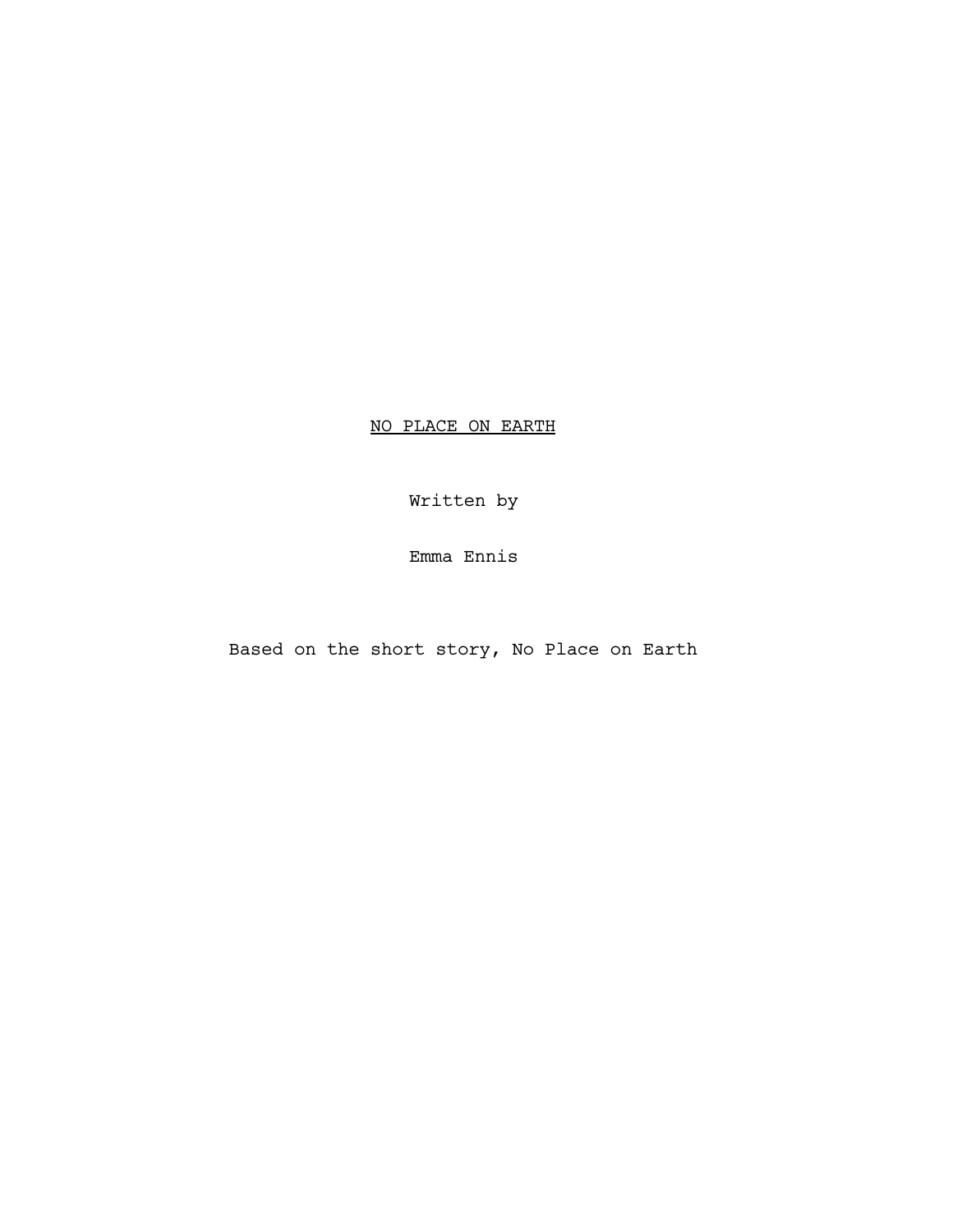A grainy old still of a coffee shop on the corner of an urban street fills the screen beneath the opening titles.

Heat or mold is at work under the image, and the creeping damage gradually alters the scene, giving the impression of spreading decay, abandonment, and neglect on that urban street.

The still eventually disintegrates altogether and is replaced by another, then another:

A red leather handbag; an old jalopy car in a country home garage; an axe buried in a log with split logs scattered around its base; an old barn, its roof all but gone; a tractor in a farm yard; a train at a platform; a shiny bus; a town square with grassy knolls and benches and a fountain monument in the centre.

One by one the damage turns all these idyllic or purely normal scenes to overgrown wastelands and ruins.

The final still shows a large industrial building and its surrounding lot.

As the titles end, this last still curls then crumbles and--

FADE IN:

EXT. URBAN STREET - NIGHT

The lead-in sounds are the general hustle and bustle of urban nightlife. Cars, mostly taxis, pass up and down the street, stopping at lights and drop-off points, then moving on.

A group of guys saunter up the sidewalk, laughing and joking. A couple hurry down the opposite side. The woman is half a pace behind the man, struggling to keep up with him in her high heels.

They pass three chattering girls who have stepped to the edge of the footpath to hail an oncoming cab.

Everyone is dressed in their glad rags - this is party night.

The taxi pulls over for the girls and they climb in. Before the interior lights switch off they can be seen directing the driver where to take them. They are excitable. Their shouts and laughter can be heard out on the street.

The driver takes off and we hop on for the ride.

At the end of the street, red and ice-blue lights spill onto the asphalt from the NIGHT CLUB on the corner.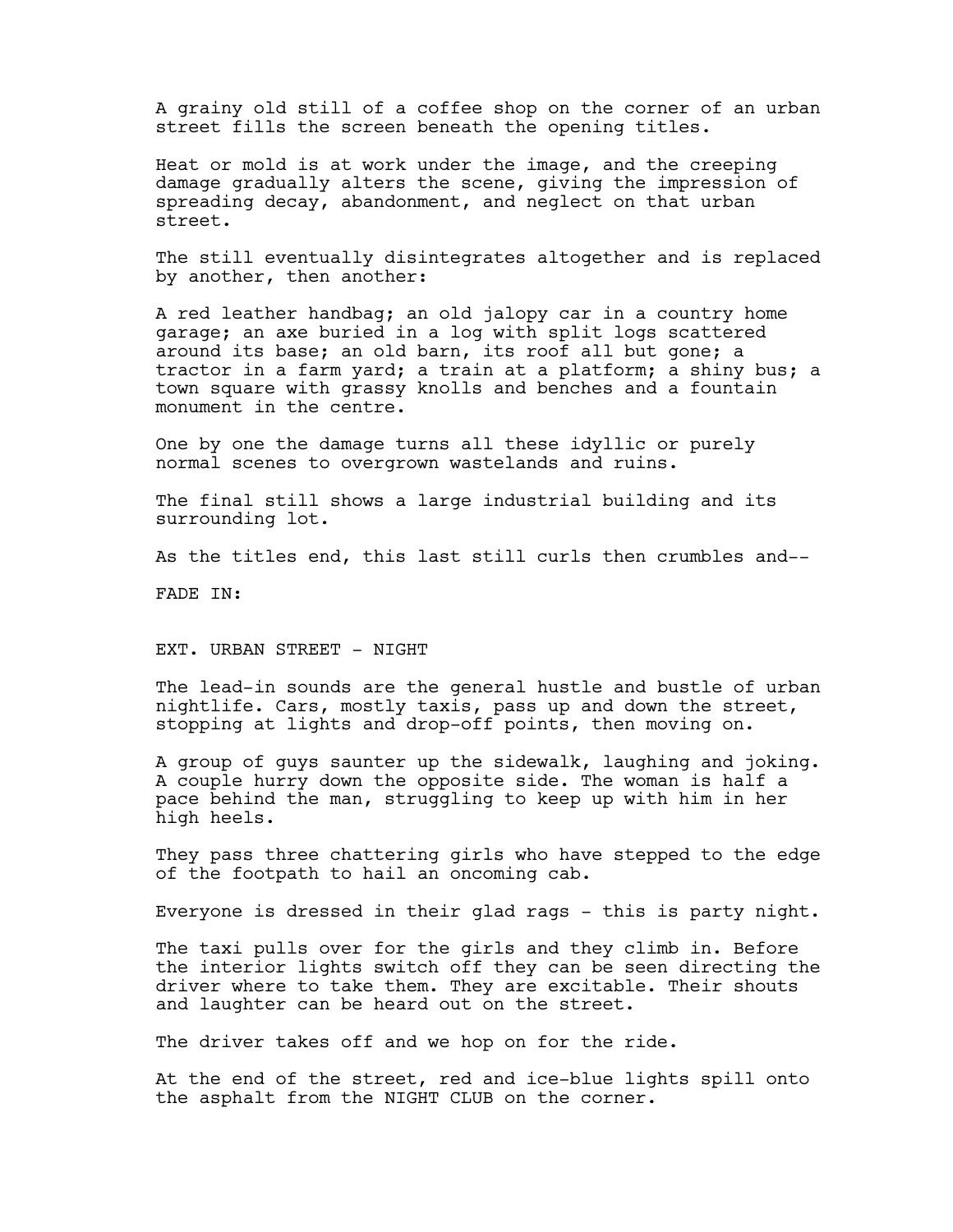Bouncers stand on either side of a red CARPET that bears the club insignia at regular intervals along its length.

The night pulses with music and vibrations from inside. Guests are arriving at the entrance in a steady dribble.

Just as the taxi turns the corner and disappears, we get off and--

INT. NIGHT CLUB LOBBY - CONTINUOUS

--the sounds of music and voices grow louder.

The club is a somewhat high-end kind of place - black, gold, mirrors and chandeliers. Art deco style. Two girls in classy uniform stand behind a counter. Beyond them are cubbyholes and hangers - the cloakroom. Already it is nearly full.

The couple from the sidewalk are at the counter. The man is shelling out their entrance fee while the woman removes her coat and passes it over to one of the cloakroom assistants.

The couple set out for the main room, which is through a pair of heavy curtains at the end of the lobby. We pass between the couple and the curtains into the--

INT. NIGHT CLUB - CONTINUOUS

The club is busy. Colored lights fight to cut through artificial smoke.

Standing around a tall table are a group of guys, one of whom is OUR GUY(late 20s). He's a 'guy next door' type - puppy dog eyes, gorgeous smile; it's easy to imagine him wearing a cutoff t-shirt and mowing a lawn before rushing to help an old lady cross the street.

Someone in the group has recently returned from the bar with a tray of shots and they each take one between thumb and forefinger.

Our Guy's eyes are already glassy, his lids at half mast. His hand veers off course as he raises his shot glass, but he manages to get it back on track before it reaches his lips.

He downs the shot, screws up his face and shivers. He opens his eyes again just in time to see a small gaggle of girls enter the club. Among them is OUR GAL(33).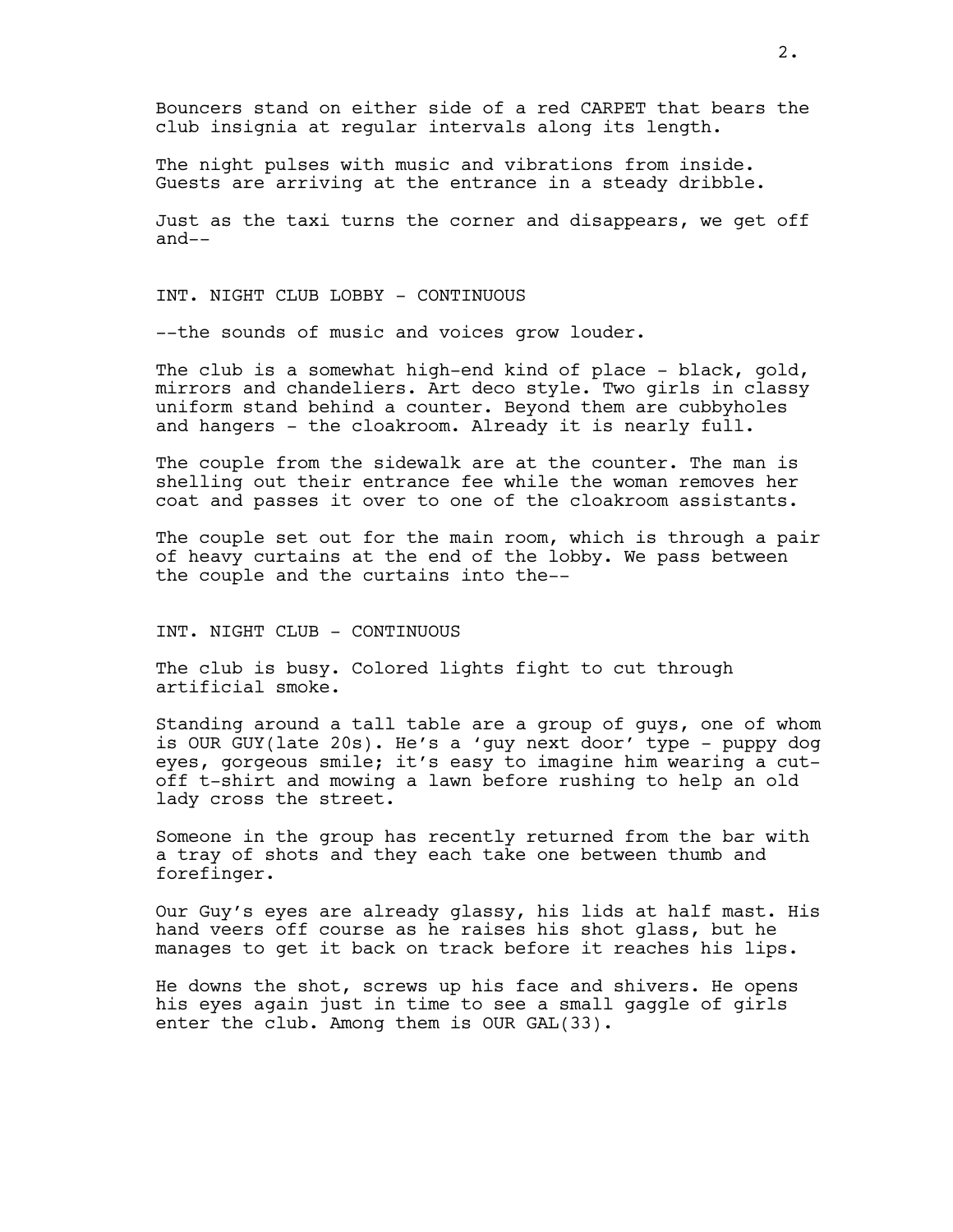Our Gal is quieter, shier than the other girls she's with. She is a little on the short side, with STRIKING EYES and a sweet, SWEET SMILE. And she has Our Guy's full attention from the off.

Our Guy's friends have noticed the newcomers too. They wink at each other - 'Fresh meat'. But Our Guy's attention is focussed solely on those EYES. That sweet, SWEET SMILE.

Both groups dissolve in a flare of light and smoke to--

INT. NIGHT CLUB - LATER

Someone from Our Guy's group has infiltrated Our Gal's group. While the pioneer chats up one of her friends, Our Gal notices Our Guy looking at her.

Their eyes meet and with only a slight delay, he smiles at her.

Our Gal smiles too, then drops her gaze, bashful.

The lights flare once more and the room dissolves to--

INT. NIGHT CLUB - LATER

Both crews have merged and now they all stand around the same table. Some of the guys and girls have made tentative pairings, marking their territories with arms slung over shoulders or by maximizing proximity.

Our Guy and Our Gal are close but not touching. Clearly into each other but shy about showing it.

There's another tray of shots at the ready and they all tip back in unison. Our Guy uses the distraction to slip his drink out of sight onto another table; his agenda for the night has changed.

Our Gal sees his deception. For a split second, before anyone else can see, he touches his lips with his forefinger - 'Our secret'.

As the girls squeal, and the men growl, flex or perform other manly displays of having taken a shot, Our Gal smiles that sweet smile at Our Guy. 'Our Secret.'

Our Guy can't take his eyes off her. Their bodies gravitate a little closer to one another.

3.

CUT TO: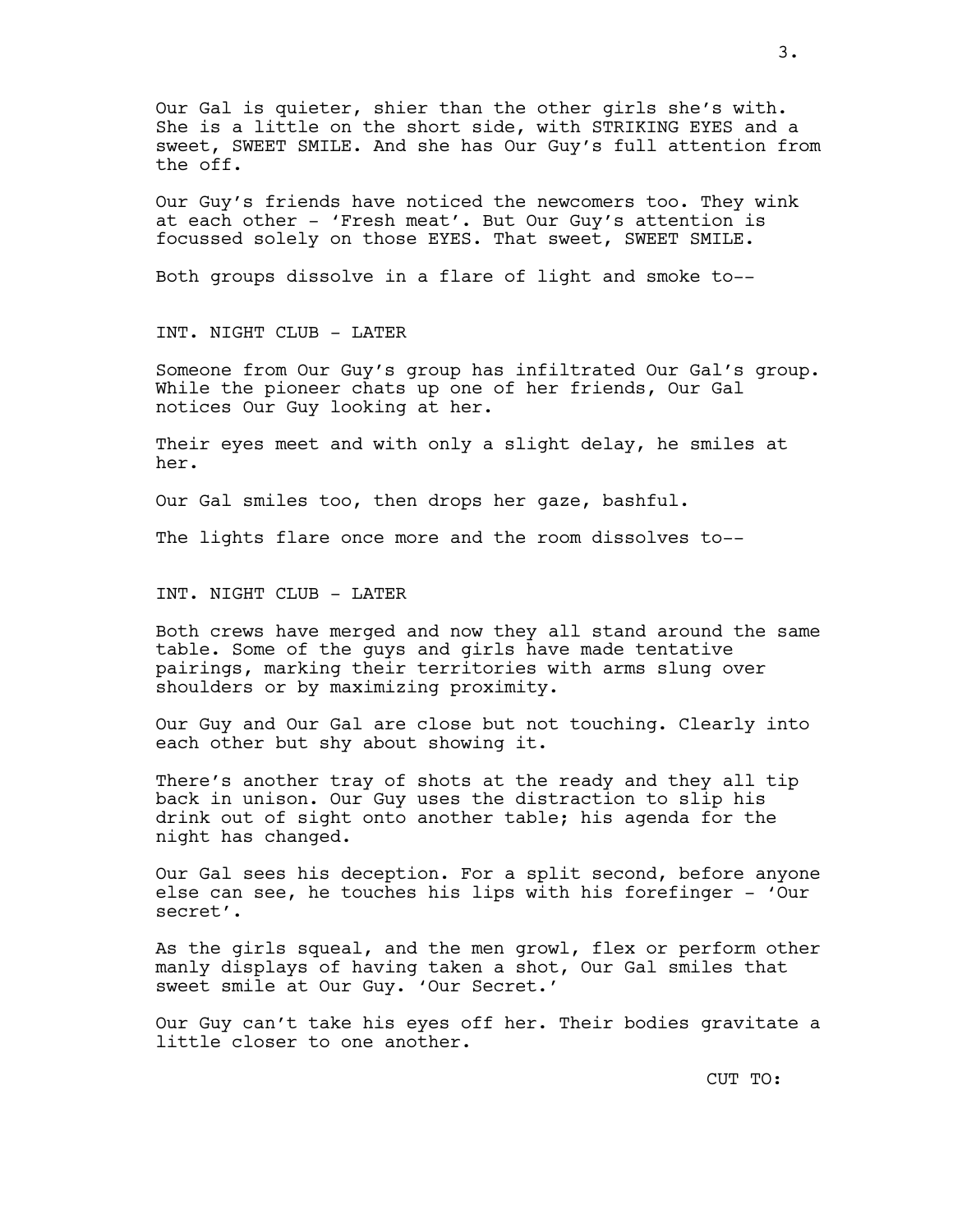## EXT. URBAN STREET - LATER

Our Guy and Our Gal walk along the street. It is late. In the distance the guys seen sauntering up the street earlier now stagger home, stained and rumpled. Besides these, there are not many other people around.

The taxis are still on the go, though fewer and farther between than earlier.

Our Guy walks with his hands jammed in his pockets, probably to stop himself from making an awkward and presumptuous move like taking Our Gal's hand.

As they near the corner of the street Our Gal points to the coffee shop there. (It's the same one from the still under the titles.)

> OUR GAL They've got the best chocolate croissants ever.

OUR GUY (amused) Ever ever?

OUR GAL In the history of the world.

Our Guy laughs. He nudges her shoulder with his.

OUR GUY You'll have to take me sometime.

Our Gal blushes.

OUR GAL

Okay.

They smile at each other and somehow their hands find their way together as they round the corner.

EXT. RESIDENTIAL STREET - CONTINUOUS

Townhouses line both sides of the street. Small front yards lead to short flights of steps up to the front doors.

After walking for a few beats, Our Gal gestures to the railing enclosing one of the front gardens - 'This is me'. She stops there, clearly awkward about inviting him any further though her body language says she wants to.